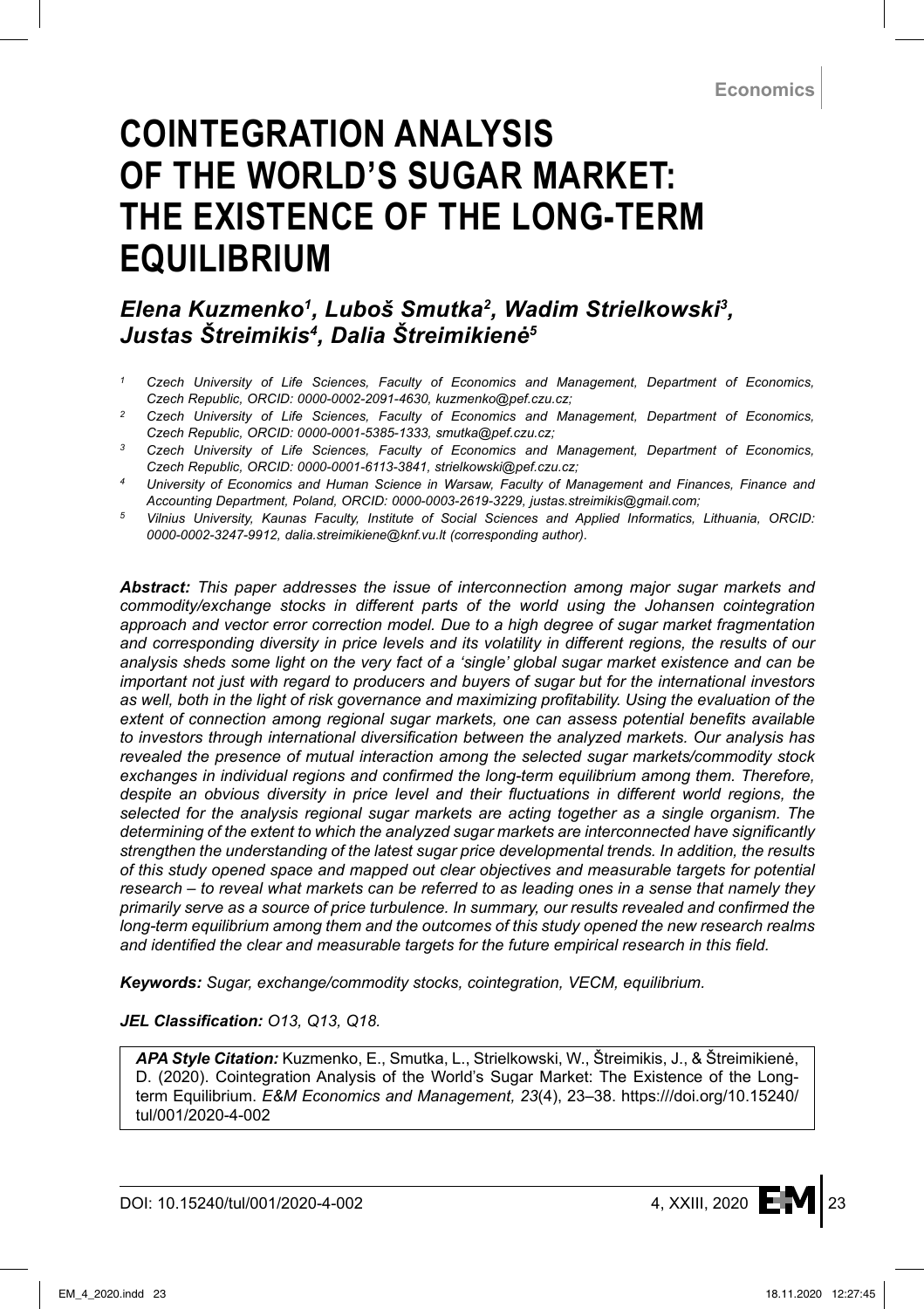## **Introduction**

In general, sugar markets are among the fastest developing markets in the world (Huang & Xiong, 2020). The significant global market liberalization resulted in the fast growth of supply and stocks (Zuckerindustrie, 2018). At the same time, continuous changes in consumption patterns are affecting the global demand for sugar and sugar products (Muhammad et al., 2019). On the other hand, global sugar market is still influenced by the existing protectionists measures (see Solomon, 2014). It is of note that protectionist policies are applied in sugar markets by both developed and developing countries (Haley, 2016). Eventually, global sugar market appears to be suffering because of high-applied tariffs, limited tariff quotas and production subsidies (da Costa et al., 2015). As a result, this is reflected in price transmission and significant sugar price differences existing among individual regions in the world. Another specific feature of global sugar market is its notable price fluctuation which is a result of speculative trade activities. This obviously happens since financial instruments proliferated and became in turn objects of speculation (Svatoš et al., 2013). Especially within the last decade the global sugar market attracted shortterm-oriented investors. Those are interested in dynamic and rapid changes in price development as their activities are both price reduction and price growth oriented (Smrčka et al., 2012). This eventually results in a particular fragmentation in development of global sugar market which bears corresponding problems reflected in mutual price determination and its adequate transmission. With this regard, it becomes hard to talk about the existence of such a single global market of sugar. It is, in fact, represented by several regional markets that are more or less interconnected (Licht, 2008). Nevertheless, the very degree of interconnections among these regional markets that may exist through particular bilateral or multilateral agreements (Reinbergr, 2018), is not evident and, thus, is worth to be studied.

At the same time the sugar price is also a specific category, since its value is a result of mutually determined supply and demand interactions related only to a marginal portion of real production. It is estimated that approximately only forty percent of global sugar production is realized through free market (Reinbergr, 2018). The majority of global sugar production is realized and sold being based on mutual contracts between sugar producers and foodstuff producers (Reinbergr, 2018). As it was specified the global sugar price formation and mutual price interaction at the level of world market is extremely difficult process and there are numerous factors and various stakeholders that may and do influence this process (Zuckerindustrie, 2017). In order to understand the process of sugar price formation at least at the level of sugar production, which is directly contracted, it is necessary, first, to understand the relations existing among individual markets all around the world.

The problem of sugar price development at the level of selected commodity stock exchanges was addressed in the following several studies published in the past. Tahir et al. (2016) examined contemporaneous as well as causal relationship among trading volume, returns and sugar price volatility. Resende and Candido (2015) assessed the existing relationship among the sugarcane sector (represented by Ethanol and Sugar), Oil, BRL/USD Exchange Rate and Brazilian stock market (represented by the BOVESPA – Bolsa de Valores de São Paulo – Index). Lázaro (2013) analyzed a sugar price index of Havana Stock Exchange. Čermák (2009) analyzed the state of global sugar market in general and the role of NYSE (New York) and LIFFE (London). Tanner et al. (2018) analyzed sugar price development in the process of world economy financialization and influence of speculations. According to their findings considerable sugar price volatility to a large extent was due to operations in speculative funds (hedge funds). Gevorkyan (2018) studied short-term sensitivity among exchange market pressure and various domestic and external factors in primary commodity-exporting emerging markets. Agbenyegah (2014) analyzed sugar market specific and the role of commodity stock exchange operators at the level of Brazil, Thailand and China in relation to NYSE. Savant (2011) identified the basic fundamentals of the global sugar market. He analyzed sugar market specifics in relation to commodity market, sugar and sugar crops production, intercontinental exchange and world market.

In the light of the discussed above, the interconnection among major sugar markets in the world may have critical relevance not just to producers and buyers, but to international equity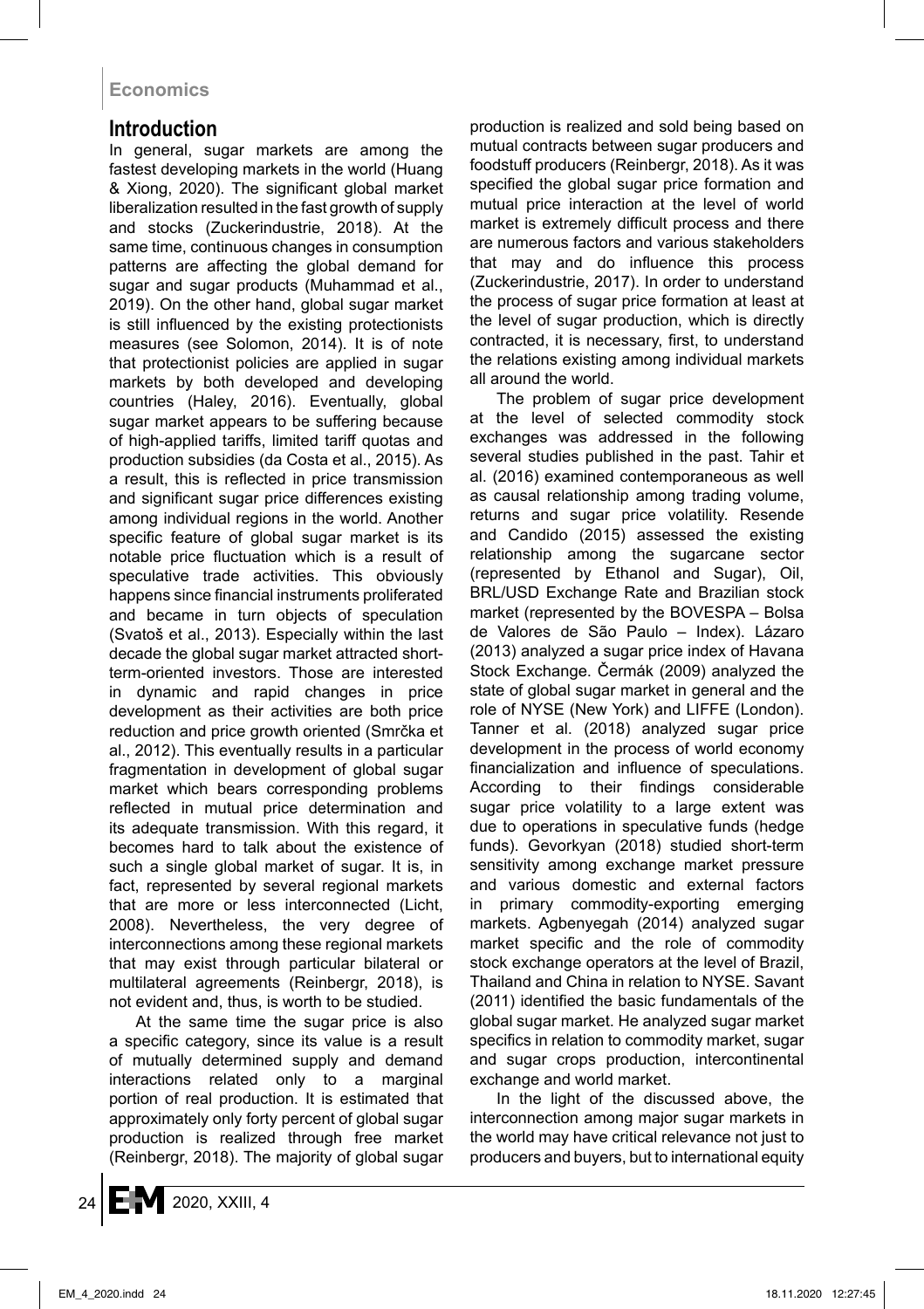investors both in the light of risk governance and maximizing profitability. By evaluating the extent of connection among sugar markets in different parts of the world, we can estimate the existence of potential gains for investors through international diversification between the examined markets (Giot, 2003). Because if the level of cointegration among them increases, the benefit of diversification falls (Narayan, 2005). Nevertheless, the very fact of the existence of such a long-term equilibrium (which can be referred to as a hypothesis of a 'single global sugar market') bears important implications as for potential investors, so as for sellers, suggesting that studying of cointegration would be valuable for all interested parties. Determining the extent to which the analyzed sugar markets are interconnected would significantly broaden the awareness of the latest sugar price development trends.

The main aim of this paper, thus, is to analyze the interconnection (if any) that exist among world major sugar markets. Specifically, to test for the presence and degree of the comovement over the 5-year period from 2012 till 2017 we conduct a cointegration analysis regarding the following eight global sugar market players – sugar exchange stocks and International Sugar alliance:

- 1. NYSE/New York Stock: New York No. 11;
- 2. LSE/London Stock Exchange: London No. 5;
- 3. NCDEX/National Commodity and Derivatives Exchange – Kolhapur-M Grade (India);
- 4. ISA/International Sugar Agreement;
- 5. 3B/Brazil Bolsa Balcao/Brazil São Paulo ESALQ;
- 6. BMV/Bolsa Mexicana de Valores/Mexico;
- 7. Zhengzhou Commodity Exchange/ZCE China;
- 8. MOEX/Moscow Exchange Russia.

The results of the analysis will help to gain insight into how cointegration among sugar markets contributes to development of sugar price in different parts of the world.

The rest of the study is organized as follows: section 2 describes data and methodology used in the research, section 3 provides a detailed procedure of application the presented above methods along with the achieved results and discusses them, section 4 takes stocks of relevant outcomes and summarizes the conclusions.

## **1. Methodology**

#### **1.1 Data Description**

The raw data, consisted of daily closing prices at the selected stock exchanges, were retrieved from Licht-Interactive. The corresponding stock exchanges were selected according to a principle of representativeness. The three important representatives of American continent's sugar are Brazil, Mexico and USA. Brasil Bolsa Balcao is typical representative of Latino American sugar market, NYSE is representative of North American sugar market and Bolsa Mexicana de Valores can be referred to as a bridge between both previously mentioned markets. The most important sugar markets of India (National Commodity and Derivates Exchange) and China (Zhengzhou Commodity Exchange) were selected to be representatives of Asian sugar market. Both institutions have been operating under the specific national food market regulation and theirs sugar price development is quite specific one in comparison to other markets represented by e.g. NYSE or LIFFE. London Stock Exchange (being a typical representative of western European sugar market price formation) and Moscow Exchange (which operates under the significant national regulation) were chosen as representatives of European region.

For the purpose of having a sort of price development benchmark, one more representative of independent sugar price formation was chosen – ISA sugar prices. Being an International Agreement its objective is to secure expanded international collaboration related to world sugar issues, provide a forum for intergovernmental consultations on sugar so as to improve the world sugar economy, facilitate trade by collecting and providing information on the world sugar market and to encourage increased demand for sugar, particularly for non-traditional uses (EC, 2018). As a result, ISA price is based on sugar price records provided by individual ISA contractors: European Economic Community, Argentina, Australia, Austria, Barbados, Belarus, Belize, Brazil, Cameroon, Colombia, Costa Rica, Cuba, Côte d'Ivoire, the Dominican Republic, Ecuador, Egypt, El Salvador, Ethiopia, Fiji, Finland, Guatemala, Guyana, Honduras, Hungary, India, Iran, Jamaica, Japan, Kenya, Latvia, Malawi, Mauritius, Mexico, Moldova, Mozambique, Nigeria, Pakistan, Panama, Paraguay, the Philippines, Russia, Serbia and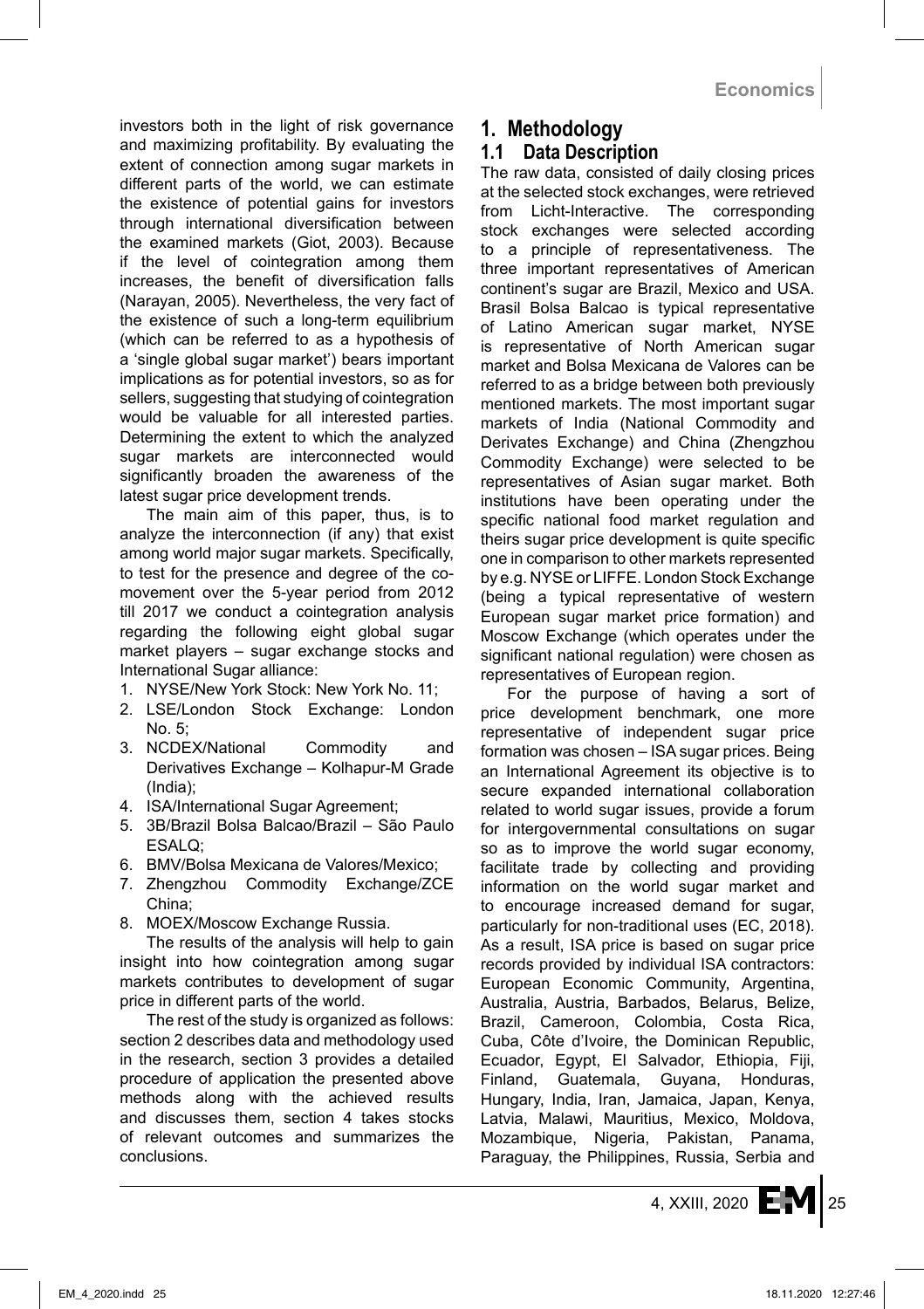Montenegro, South Africa, Sudan, Swaziland, Switzerland, Tanzania, Thailand, Trinidad and Tobago, Turkey, Vietnam, Zambia, Zimbabwe. Thus, these countries-contractors established the similarly named alliance ISA.

Some differences in measurement units were adjusted, for example, lb. was recalculated to tons, US cents – to US dollars. But at the same time local currency units remained unchanged in harmony with Alexander (2001), who strongly recommends performing cointegration analysis among markets using prices expressed in local currencies for better reflection the co-movements in different countries. Such a non-converting to a common currency ensures eliminating any potential exchange rate volatility. Since the analyzed countries have different non-trading days, we thoroughly examined the whole dataset to ensure consistent data representing main eight sugar markets players. Since, in addition, there was found a number of missing observations, it was decided to transform the initial dailybased data into a weekly-based data set using a geometric mean. As a result, we used weekly closing prices of sugar in their natural logarithm traded on the eight main sugar markets since 23. 08. 2012 until 16. 05. 2017. As a result, our dataset covers 5-year weekly timeframe that comprises 247 observations.

#### **1.2 Testing for a Unit Root and Cointegration**

Cointegration may be referred to as a statistical expression of equilibrium relationship among mutually connected variables sharing generic stochastic trends. After publishing by Engle and Granger (1987) their seminal paper, which was broaden in the following years, a cointegration analysis has become a robust technique for analyzing general tendencies in time series, ensuring a robust methodology for simulation both long-run and short-run trends in an analyzed phenomenon.

When the cointegration analysis revealed the existence of a cointegrating vector, we can draw a conclusion that the investigated time series will not diverge in the long-run, and will return to an equilibrium level following any short-run shift that may occur. The 5-year period ensures collecting necessary and sufficient information to study the potential presence of a long-term equilibrium among the selected sugar markets. To examine financial time series with the use of cointegration technique, the time series in it levels have to be non-stationary and integrated of the same order (I(n)), meaning that these series become stationary after a n-differentiating procedure. Variables are considered to be cointegrated if they are integrated of the same order and have a stationary linear combination of all the variables included into the analysis.

At the present time two main approaches to investigate cointegration exist: Engle-Grangers two step estimation method (1987) and Johansen's maximum likelihood method (1997) based either on the trace statistic or the maximum eigenvalue statistic. The Engle-Grangers approach bears one very important shortcoming – despite the fact, that it is quite simple to conduct, it can only be performed on a maximum of two variables and requires much more observations to prevent potential estimation mistakes (Brooks, 2014). With regard to the above, since our goal is to examine eight exchange stocks, we will apply the Johansen's methodology (1997) enabling the analysis in a multivariate framework.

Prior to applying the latter we, first, test the series for optimal lag length (as for individual variables and so for an underlying VAR model) and, second, conduct two different but consistent with each other the Augmented Dickey-Fuller (ADF) and the Phillip-Perron (PP) unit root tests to ensure that the analyzed time series have the same order of integration. Since the ADF test loses its power for high number of lags (p) and PP test does not (Ghosh et al., 1999), we performed both of them, where it was needed, to verify and confirm the correctness of the result. The model (ADF) to check the presence of a unit root is:

$$
\Delta y_t = \lambda_0 + \lambda_1 y_{t-1} + \lambda_2 T +
$$
  
+ 
$$
\sum_{i=1}^p \psi_i \Delta y_{t-i} + \varepsilon_t,
$$
 (1)

where Δ is the difference operator;

*y* is the natural logarithm of the series;

*T* is a trend variable;

 $\lambda$  and  $\psi$  are parameters to be estimated and *ε* is the error term.

The optimal lag length was found by selecting the model with the lowest Schwartz Bayesian Information Criterion (SBIC) and Akaike Information Criterion (AIC), which ensures the needed accuracy. As per literature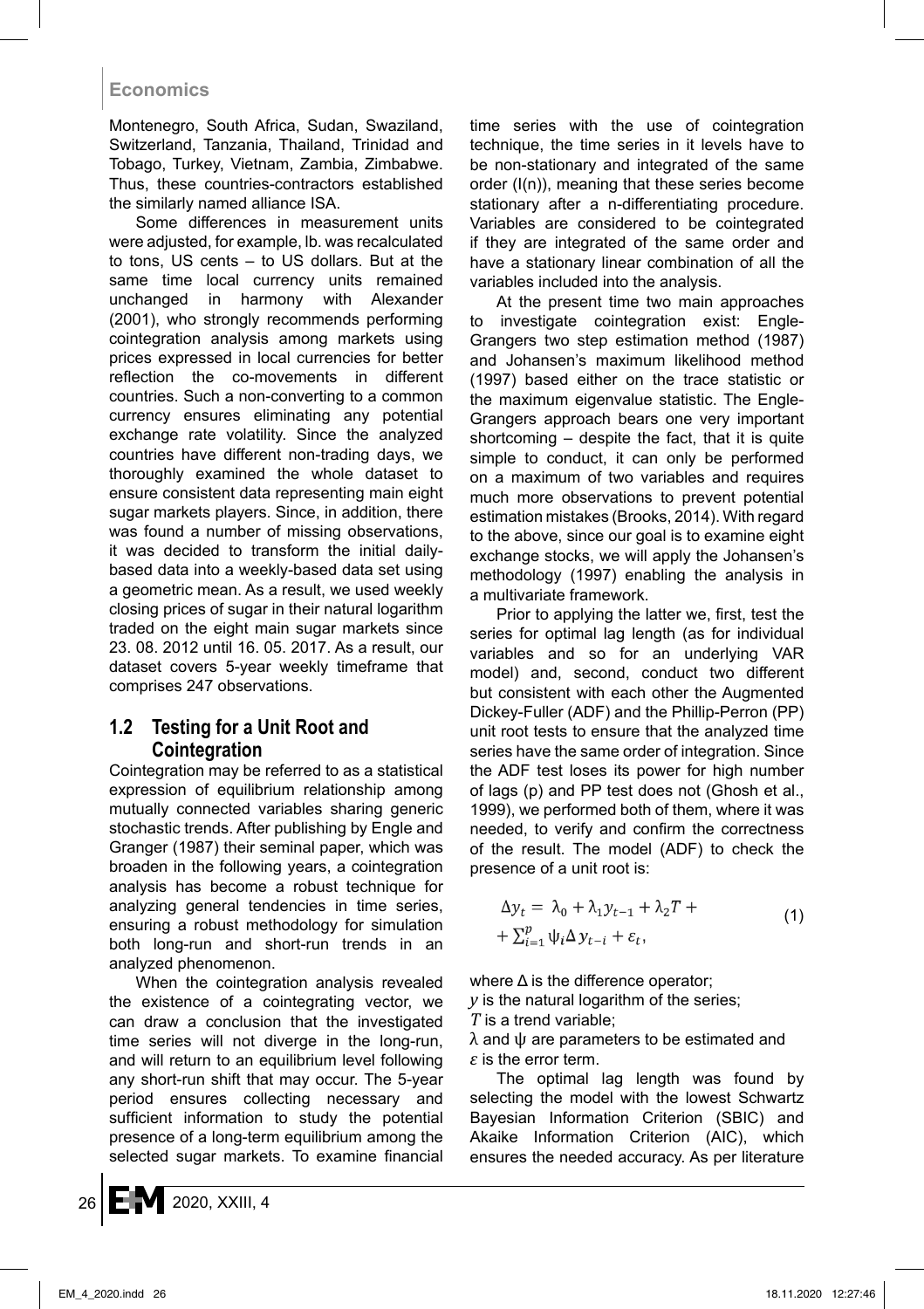related to cointegration analysis, the SBIC is usually more consistent but inefficient, while AIC is not as consistent, but is usually more efficient (Brooks, 2014).

Having performed the unit root tests on the analyzed time series and confirmed all the time series are integrated of the same order, we conducted a multivariate Johansen test involving all 8 variables. This enables to investigate the presence of a long-term equilibrium (if any).

The Johansen approach implies a maximum likelihood method that identifies a number of cointegrating vectors in a nonstationary VAR (vector autoregression) with restrictions imposed, known as a VECM (vector error correction model). Johansen's estimation model can be written the following way:

$$
\Delta X_t = \mu + \sum_{i=1}^p \Gamma_i \Delta X_{t-i} + \alpha \beta' X_{t-i} + \varepsilon_t, (2)
$$

where  $X_t = (X_1, X_2t, \ldots, X_nt)$  is a n<sup>\*</sup>1 vector of the n-cointegrated variables, which are supposed to be integrated of order  $I(n)$ ;

 $\mu$  = ( $\mu$ 1,  $\mu$ 2, ...,  $\mu$ n) is a n<sup>\*</sup>1 vector of intercepts;  $\beta' = (\beta(1), \beta(2), \ldots, \beta(r))$  is the n<sup>\*</sup>r cointegrating matrix consisting of the r-cointegrating vectors.

*β*´ represents the long-run cointegrating relationship between the variables;  $\alpha$  is a n<sup>\*</sup>r matrix of the r-adjustment coefficients for each of the n variables, where r is the number of cointegrating relationships in the variables, so that  $0 < r < n$ .  $\alpha$  estimate the speed at which the variables adjust to their equilibrium; *Γ<sup>i</sup>* are n\*n matrixes of autoregressive coefficients;  $(\sum_{i=1}^p \Gamma_i \Delta X_{t-i})$  is a VAR or short-run component; *ε<sup>t</sup>* = (*ε*1t, *ε*2t , ..., *ε*nt) is a n\*1 vector of mutually uncorrelated white noise disturbances from (0, ∑) (Kocenda & Cerny, 2007).

Johansen (1991) suggests two different test statistics for testing cointegration: the Trace test and the Maximum eigenvalue test. The latter is used less often compared to the trace statistic method because no solution to the multiple-testing problem has yet been found (StataCorp, 2013). The Trace test tests the null hypothesis that there are no more than r cointegrating relations. Restricting the number of cointegrating equations to be r or less implies that the remaining  $(K - r)$  eigenvalues are zero. Johansen (1995) derives the distribution of the trace statistic:

$$
-T\sum_{i=r+1}^{K}\ln(1-\hat{\lambda}_i),\tag{3}
$$

where *T* is the number of observations and  $\lambda_i$ are the estimated eigenvalues.

For any given value of r, large values of the trace statistic are evidence against the null hypothesis that there is r or fewer cointegrating relations in the VECM.

Then we normalize the resulting cointegrating relationship on one of the variables so that the coefficient on this variable equal to one. We could select any other variable, but in harmony with Juselius (2006) the ratios among coefficients in cointegrating relationships are the same, irrespective of which variable is used to normalize the data.

We enumerate the individual steps of our methodology for the cointegration analysis below:

- 1. Unit Root Tests (ADF plus PP if needed);
- 2. Johansen's cointegration testing (Multivariate framework using all 5 specifications of the test);
- 3. Trace test;
- 4. Multivariate long-run/short-run analysis VECM construction (normalization against lnBRA, since it is the biggest sugar market among others);
- 5. Post-estimation analysis.

All tests were carried out in Stata 13.01 statistical software.

## **2. Results and Discussion**

This section provides the outcomes of all the tests that were carried out. The calculations were performed in Stata 13.01 using natural logarithms of all variables (prices). Graphs of all the analyzed time series are represented in Fig. 1.

## **2.1 Testing for a Unit Root**

Prior to test for cointegration or fit the cointegrating VECM we verify statistical properties of the series: whether or not they are stationary. As it can be seen from the Fig. 1, all the series seem to be non-stationary processes that combine a random walk with a stochastic trend.

The graphs show that although the series appear to move similarly, the relationship among them is not clear.

Before applying the ADF and PP tests to our data, first we need to identify the optimal lag order for each of the studied series. The optimal number of lags was selected according to the results of the tests applied for all the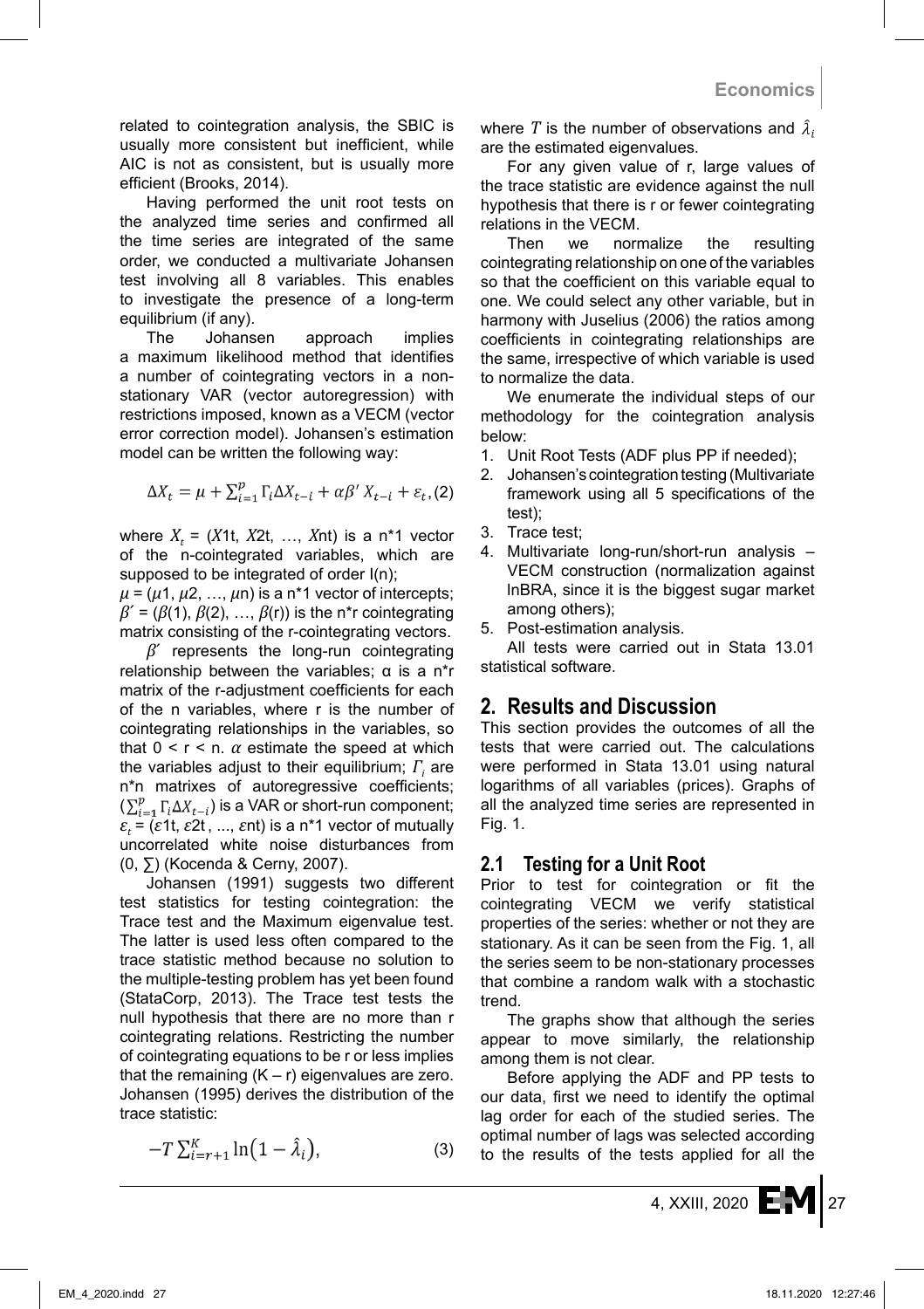#### **Fig. 1: Graphical representation of the analyzed time series**



Source: own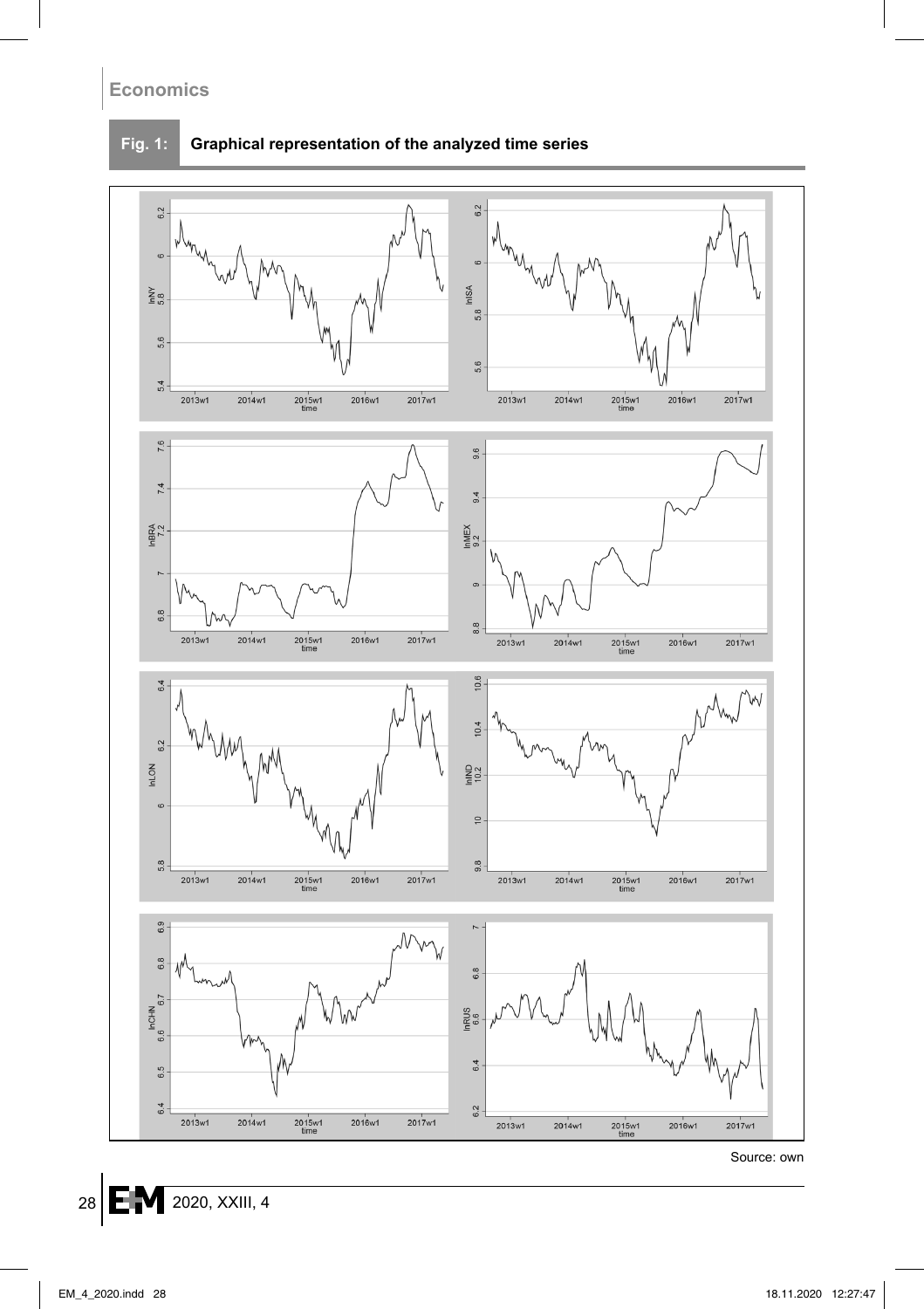| <b>Series</b> | Lag           | <b>Series</b>        | Lag |  |
|---------------|---------------|----------------------|-----|--|
|               | In level      | In first differences |     |  |
| <b>InNY</b>   | 2             | dlnNY                |     |  |
| <b>InLON</b>  | 2             | dlnLON               |     |  |
| <b>InIND</b>  | $\mathcal{P}$ | dlnIND               |     |  |
| <b>InISA</b>  | 2             | dlnISA               |     |  |
| <b>InBRA</b>  | 4             | dlnBRA               | 4   |  |
| <b>InMEX</b>  | 3             | dlnMEX               | 2   |  |
| <b>InCHN</b>  | $\mathcal{P}$ | dlnCHN               |     |  |
| <b>InRUS</b>  | 2             | dlnRUS               |     |  |

#### **Tab. 1: Recommended lag orders for all the studied series**

Source: own

series both in levels and first differences, with the use of the following criteria, such as final prediction error (FPE), Akaike's information criterion (AIC), Hannan–Quinn information criterion (HQIC), Schwarz Bayesian information criterion (SBIC) and sequential likelihood-ratio (LR). The summary of the obtained results is given in Tab. 1*.*

As it can be seen from the Tab. 1, relatively high number of lags was recommended for dlnIND, InMEX series, as well as for InBRA series both in levels and first differences. For that reason, when testing mentioned series for the presence of a unit root, both Augmented Dickey-Fuller and Phillips-Perron tests will be used as it was explained in the methodology.

| <b>Tab. 2:</b> | Testing for the presence of a unit root of all input data using ADF and PP tests<br>- Part 1 |                        |                                                                                |                                  |                                                                                       |                   |                   |  |
|----------------|----------------------------------------------------------------------------------------------|------------------------|--------------------------------------------------------------------------------|----------------------------------|---------------------------------------------------------------------------------------|-------------------|-------------------|--|
| <b>Series</b>  | Data<br>(lags)                                                                               | <b>Model</b><br>modif. | <b>Test statistic</b>                                                          | <b>Critical</b><br>value (5%)    | P-value                                                                               | Reject $H_{o}$    | <b>Conclusion</b> |  |
|                | In levels<br>(2)                                                                             | N<br>C<br><b>CT</b>    | $-0.450$ ADF<br>$-2.001$ ADF<br>$-1.964$ ADF                                   | $-1.950$<br>$-2.880$<br>$-3.431$ | x<br>$0.2862^{\text{ADF}}$<br>$0.6206$ ADF                                            | No.<br>No<br>No   |                   |  |
| <b>InNY</b>    | First<br>differences<br>(1)                                                                  | N<br>C<br><b>CT</b>    | $-10.106$ ADF<br>$-10.093$ ADF<br>$-10.087$ ADF                                | $-1.950$<br>$-2.880$<br>$-3.431$ | X<br>0.0000 <sup>ADF</sup><br>$0.0000^{ADF}$                                          | Yes<br>Yes<br>Yes | I(1)              |  |
| <b>InLON</b>   | In levels<br>(2)                                                                             | N<br>C<br>СT           | $-0.538$ ADF<br>$-1.911$ ADF<br>$-1.836$ ADF                                   | $-1.950$<br>$-2.880$<br>$-3.431$ | x<br>$0.3270^{ADF}$<br>$0.6869^{ADF}$                                                 | No<br>No<br>No    |                   |  |
|                | First<br>differences<br>(1)                                                                  | N<br>C<br>T            | $-10.710$ ADF<br>$-10.704$ ADF<br>$-10.728$ ADF                                | $-1.950$<br>$-2.880$<br>$-3.431$ | x<br>0.0000 <sup>ADF</sup><br>0.0000 <sup>APF</sup>                                   | Yes<br>Yes<br>Yes | I(1)              |  |
| <b>InIND</b>   | In levels<br>(2)                                                                             | N<br>C<br><b>CT</b>    | $0.285$ ADF<br>$-0.983$ ADF<br>$-1.476$ ADF                                    | $-1.950$<br>$-2.880$<br>$-3.431$ | X<br>$0.7593$ ADF<br>$0.8371^{ADF}$                                                   | No<br>No<br>No    |                   |  |
|                | First<br>differences<br>(4)                                                                  | N<br>C<br>СT           | $-7.114$ ADF<br>$-7.106$ ADF<br>$-12.517^{PP}$<br>$-7.384$ ADF<br>$-12.660$ PP | $-1.950$<br>$-2.881$<br>$-3.431$ | x<br>$0.0000^{ADF}$<br>0.0000 <sup>PP</sup><br>0.0000 <sup>ADF</sup><br>$0.0000^{PP}$ | Yes<br>Yes<br>Yes | I(1)              |  |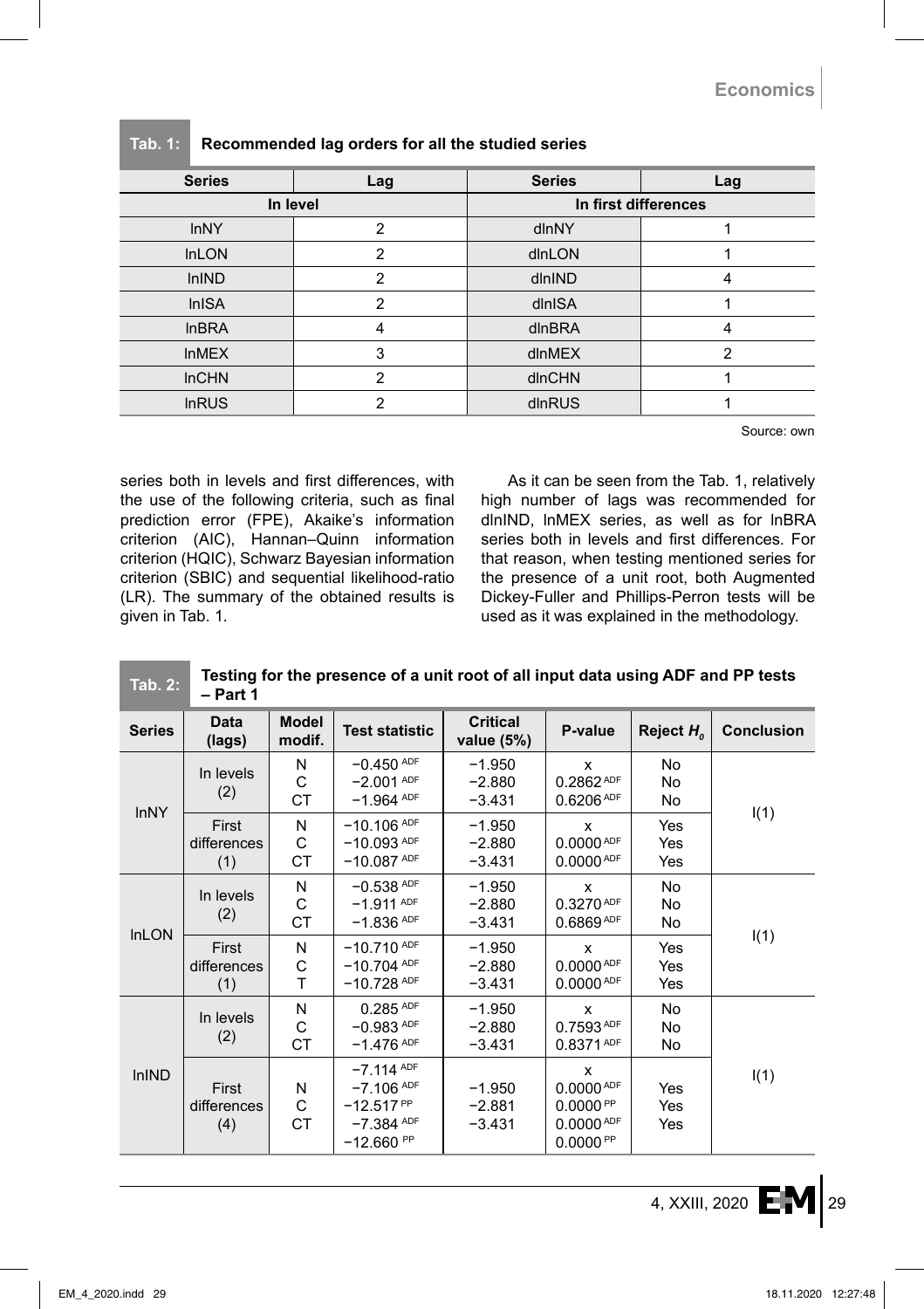| Tab. 2:                          | - Part 2                    |                                             |                                                                                                |                                   |                                                                                              |                   |                   |  |
|----------------------------------|-----------------------------|---------------------------------------------|------------------------------------------------------------------------------------------------|-----------------------------------|----------------------------------------------------------------------------------------------|-------------------|-------------------|--|
| <b>Series</b>                    | <b>Data</b><br>(lags)       | Model<br>modif.                             | <b>Test statistic</b>                                                                          | <b>Critical</b><br>value (5%)     | P-value                                                                                      | Reject $H_0$      | <b>Conclusion</b> |  |
| <b>InISA</b>                     | In levels<br>(2)            | N<br>C<br>T                                 | $-0.498$ ADF<br>$-1.955$ ADF<br>$-1.890$ ADF                                                   | $-1.950$<br>$-2.880$<br>$-3.431$  | x<br>$0.3067^{\text{ADF}}$<br>$0.6599^{ADF}$                                                 | No<br>No<br>No    | I(1)              |  |
|                                  | First<br>differences<br>(1) | N<br>C<br><b>CT</b>                         | $-10.022$ ADF<br>$-10.012$ ADF<br>$-10.015$ ADF                                                | $-1.950$<br>$-2.880$<br>$-3.431$  | x<br>$0.0000^{ADF}$<br>0.0000 <sup>ADF</sup>                                                 | Yes<br>Yes<br>Yes |                   |  |
|                                  | In levels<br>(4)            | N<br>C<br><b>CT</b>                         | 0.889 ADF<br>0.708 <sup>PP</sup><br>$-1.158$ ADF<br>$-0.683$ PP<br>$-1.995$ ADF<br>$-2.164$ PP | $-1.950$<br>$-2.881$<br>$-3.431$  | х<br>$0.6915^{ADF}$<br>$0.8511^{PP}$<br>$0.6039^{ADF}$<br>$0.5103^{PP}$                      | No<br>No<br>No    |                   |  |
| <b>InBRA</b>                     | First<br>differences<br>(4) | N<br>C<br>СT                                | $-4.562$ ADF<br>$-6.486$ PP<br>$-4.600$ ADF<br>$-6.503$ PP<br>$-4.590$ ADF<br>$-6.495$ PP      | $-1.950$<br>$-2.881$<br>-3.431    | x<br>$0.0001^{ADF}$<br>0.0000 <sup>PP</sup><br>0.0000 <sup>ADF</sup><br>0.0000 <sup>PP</sup> | Yes<br>Yes<br>Yes | I(1)              |  |
| <b>InMEX</b>                     | In levels<br>(3)            | N<br>С<br><b>CT</b>                         | 1.023 ADF<br>$1.114^{PP}$<br>$-0.096$ ADF<br>$0.141^{PP}$<br>$-2.915$ ADF<br>$-2.751^{PP}$     | $-1.950$<br>$-2.880$<br>-3.431    | x<br>$0.9499^{ADF}$<br>0.9687 <sup>PP</sup><br>$0.1575^{ADF}$<br>$0.2154^{PP}$               | No.<br>No<br>No   | I(1)              |  |
|                                  | First<br>differences<br>(2) | N<br>$\mathsf{C}$<br>СT                     | $-6.813$ ADF<br>$-6.888$ ADF<br>$-7.069$ ADF                                                   | $-1.950$<br>$-2.880$<br>$-3.431$  | x<br>0.0000 <sup>ADF</sup><br>0.0000 <sup>ADF</sup>                                          | Yes<br>Yes<br>Yes |                   |  |
| In levels<br>(2)<br><b>InCHN</b> | N<br>С<br>СT                | $0.148$ ADF<br>$-1.138$ ADF<br>$-1.799$ ADF | $-1.950$<br>$-2.880$<br>$-3.431$                                                               | x<br>0.6996 ADF<br>$0.7051^{ADF}$ | No<br>No<br>No                                                                               | I(1)              |                   |  |
|                                  | First<br>differences<br>(1) | N<br>C<br>СT                                | $-9.908$ ADF<br>$-9.889$ ADF<br>$-10.016$ ADF                                                  | $-1.950$<br>$-2.880$<br>$-3.431$  | x<br>$0.0000^{ADF}$<br>0.0000 <sup>ADF</sup>                                                 | Yes<br>Yes<br>Yes |                   |  |
| <b>InRUS</b>                     | In levels<br>(2)            | N<br>C<br>СT                                | $-0.520$ ADF<br>$-2.215$ ADF<br>$-3.734$ ADF                                                   | $-1.950$<br>$-2.880$<br>$-3.431$  | x<br>$0.2009^{ADF}$<br>0.0202 <sup>ADF</sup>                                                 | No<br>No<br>Yes   | I(1)              |  |
|                                  | First<br>differences<br>(1) | N<br>С<br><b>CT</b>                         | $-9.446$ ADF<br>$-9.442$ ADF<br>$-9.444$ ADF                                                   | $-1.950$<br>$-2.880$<br>$-3.431$  | x<br>0.0000 <sup>ADF</sup><br>0.0000 <sup>ADF</sup>                                          | Yes<br>Yes<br>Yes |                   |  |

**Tab. 2: Testing for the presence of a unit root of all input data using ADF and PP tests** 

Source: own

Note: N = model with no constant and no trend; C = model with a constant, CT = model with a constant and trend.  $H_0$ : variable contains a unit root,  $H_1$ : variable was generated by a stationary process.

Then applying the recommended lag, we checked the presence of a unit root in each series both in levels and first differences.

If we cannot reject the null hypothesis that the analyzed series does have a unit root, then this series is considered to be a non-stationary process. Having tested all the series for the presence of a unit root with the use of both tests (when needed only, i.e. in case of high number of lags) in all modifications, it was confirmed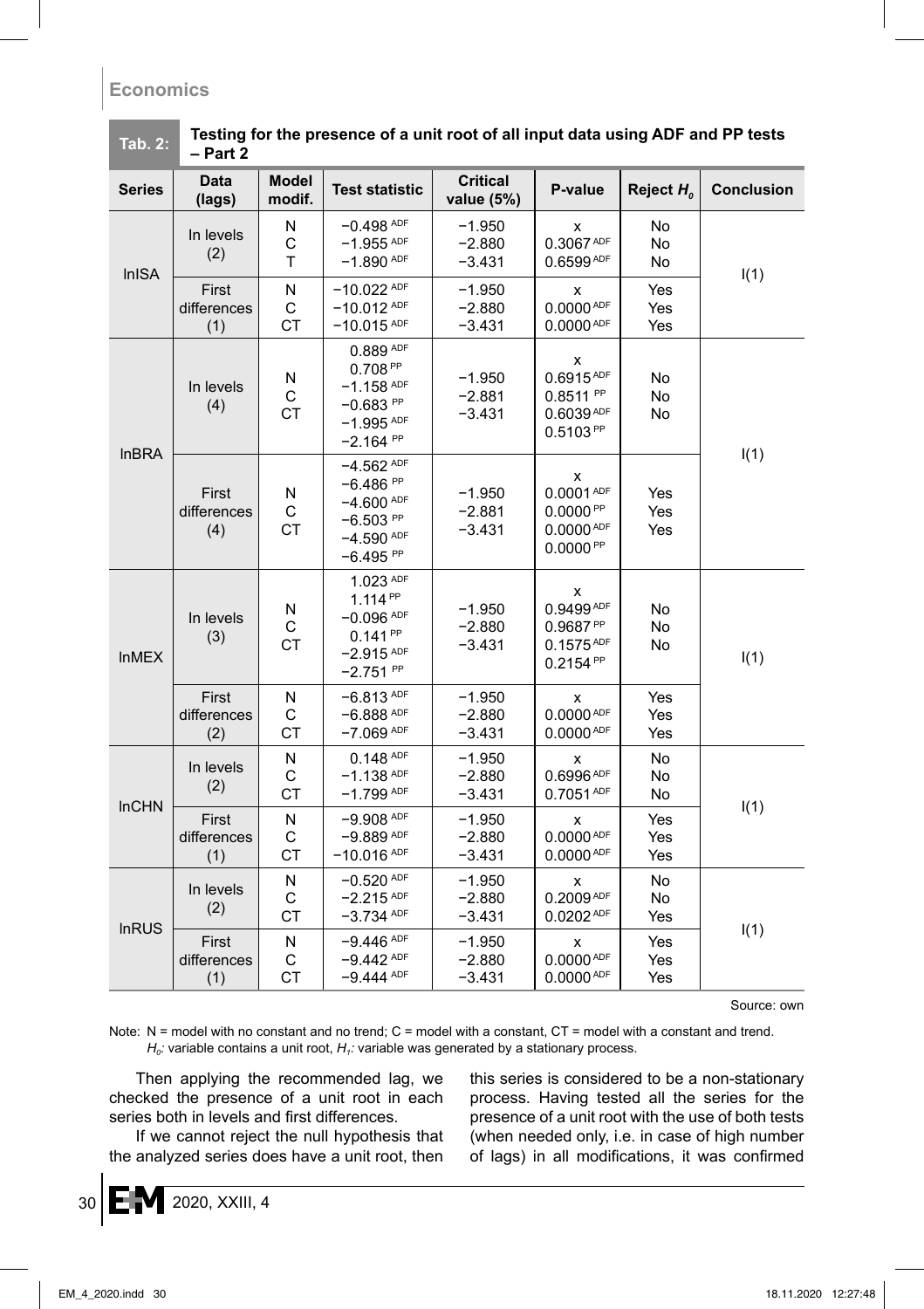| <b>Series tested</b>                               | <b>Test specification</b> | <b>Null hypothesis</b><br>Trace test <sup>1</sup> |  |  |
|----------------------------------------------------|---------------------------|---------------------------------------------------|--|--|
| InISA/InNY/InLON/InBRA/<br>InMEX/InIND/InCHN/InRUS | Constant <sup>2</sup>     | Rejected" $(r = 1)$                               |  |  |
|                                                    | Rconstant <sup>3</sup>    | Fails to reject                                   |  |  |
|                                                    | Trend <sup>4</sup>        | Rejected" $(r = 1)$                               |  |  |
|                                                    | $R$ trend <sup>5</sup>    | Fails to reject                                   |  |  |
|                                                    | None <sup>6</sup>         | Fails to reject                                   |  |  |
|                                                    |                           |                                                   |  |  |

#### **Tab. 3: Multivariate Johansen's cointegration tests results**

Source: own

Note: <sup>1</sup>H<sub>o</sub>: series are not cointegrated (r = 0); <sup>2</sup>Include an unrestricted constant in model; <sup>3</sup>Include a restricted constant in model; 4 Include a linear trend in the cointegrating equations and a quadratic trend in the undifferenced data; 5 Include a restricted trend in model; <sup>s</sup>Do not include a trend or a constant; ¨*H<sub>o</sub>* rejected at the 5% significance level.

that all the time series are integrated of the same order I(1). Phillips-Perron tests lead to similar conclusions. The summary of the results is given in Tab. 2.

Since all the analyzed series are I(1) processes it gives us all necessary preconditions to detect a cointegration among the analyzed markets. The results of the cointegration test will be used further for estimating VECMs.

#### **2.2 Testing for Multivariate Cointegration**

To check the presence or absence of a cointegration vector(s) we employed the Johansen maximum likelihood approach with different specifications of cointegrating relations (Johansen, 1995) as described previously in the methodology. We decided to focus on multivariate cointegration testing among all the analyzed series together with the use of Trace test. The results are displayed in Tab. 3.

According to the results displayed above we can conclude that the analyzed series do have one cointegrating vector. Since a cointegration among all the series exists, it makes sense to access long-run and short-run coefficients of the underlying model. We normalized the

|               | Long-run relationship                              |         | Short-run relationship                         |         |  |
|---------------|----------------------------------------------------|---------|------------------------------------------------|---------|--|
| <b>Series</b> | <b>Normalized</b><br>cointegrating<br>coefficients | P-value | Error correction term<br>(speed of adjustment) | P-value |  |
| <b>InBRA</b>  | 1.000                                              |         | $-0.020**$                                     | 0.013   |  |
| <b>InISA</b>  | 4.412***                                           | 0.000   | 0.015                                          | 0.390   |  |
| <b>InNY</b>   | $-4.641***$                                        | 0.000   | 0.016                                          | 0.415   |  |
| <b>InIND</b>  | $0.532**$                                          | 0.046   | 0.011                                          | 0.390   |  |
| <b>InLON</b>  | $-0.125$                                           | 0.800   | 0.018                                          | 0.250   |  |
| <b>InMEX</b>  | $-1.224***$                                        | 0.000   | $0.043***$                                     | 0.000   |  |
| <b>InCHN</b>  | $0.444*$                                           | 0.064   | $-0.009$                                       | 0.336   |  |
| <b>InRUS</b>  | $-0.432**$                                         | 0.049   | $-0.011$                                       | 0.560   |  |

#### **Tab. 4: Multivariate VECM summary outcome**

Source: own

Note: \*The coefficient is significant at the 10% significance level; \*\*The coefficient is significant at the 5% significance level; \*\*\*The coefficient is significant at the 1% significance level.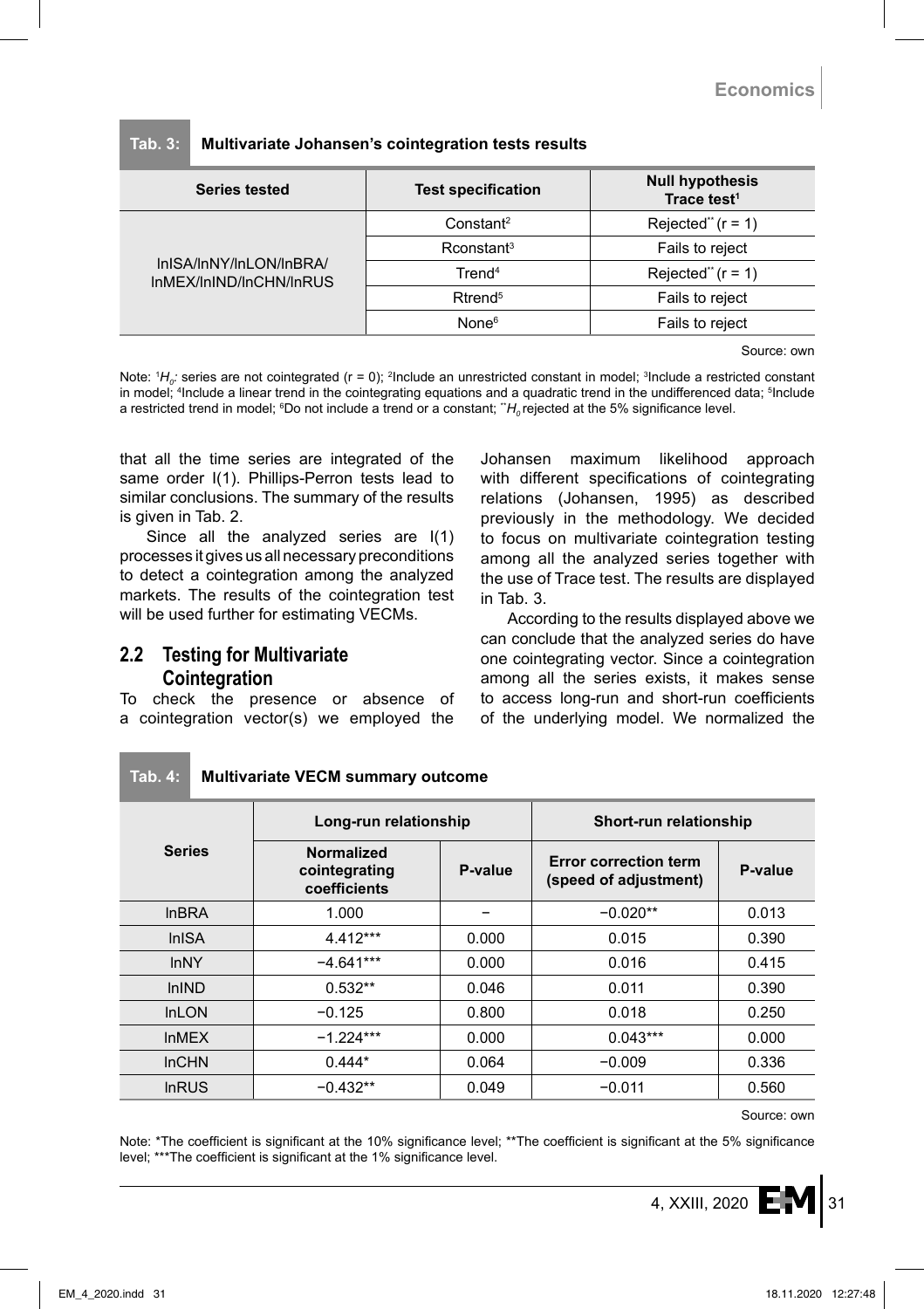resulting cointegrating relationship on lnBRA so that the coefficient on this variable equal to one. We could select any other variable, but according to Juselius (2006) the ratios among the coefficients in cointegrating relationships are the same, irrespective of which variable is used to normalize the data. So we chose BRA which is the largest sugar market among others and in the meantime – is one of the key players in the global sugar market. Tab. 4 provides summary information upon the outcome.

As a whole, the results indicate that the model fits well. The important outcome is that since the error correction term, or speed of adjustment to equilibrium, of lnBRA is negative in sign and statistically significant, it implies that the adjustment towards equilibrium does exist. The presence of such a long-run stable equilibrium was confirmed by the existence of one cointegrating equation among the analyzed time series.

The given above outcome demonstrates strong evidence for the following cointegrating

#### **Fig. 2: Predicted cointegrating equation**



Source: own

equation: 1.0\*lnBRA + 4.412\*lnISA − 4.641\*lnNY + 0.532\*lnIND − 0.125\*lnLON − 1.224\*lnMEX + 0.444\*lnCHN − 0.432\*lnRUS is a stationary series (see Fig. 2).

In accordance with the methodology, the following information was obtained:

- $\hat{\alpha}$  = (-0.020; 0.015; 0.016; 0.018; 0.043; 0.011; −0.009; −0.011);
- $\hat{B}' = (1; 4.412; -4.641; 0.532; -0.125;$ −1.224; 0.444; −0.432).

Because of the normalization, the signs of the coefficients were reversed to enable us to interpret them properly. Thus, the obtained coefficients can be interpreted the following way:

 1% increase in lnISA prices resulted in a 4.412% decrease in lnBRA prices in the long run, ceteris paribus (c.p.);

- 1% growth in lnNY prices lead to a 4.641% increase in lnBRA prices, c.p.;
- 1% increase in lnIND prices caused a 0.532% decline in lnBRA prices, c.p.;
- 1% increase in lnLON prices brought about a 0.125% increase in lnBRA prices, c.p.;
- 1% increase in lnMEX prices resulted in a 1.224% increase in lnBRA prices, c.p.;
- 1% increase in the lnCHN prices caused a 0.444% decrease in lnBRA prices, c.p.;
- 1% growth in lnRUS prices lead to a 0.432% increase in lnBRA prices, c.p.

Thus, the strongest and nearly identical in strength long-term equilibrium relationships were detected between lnNY/lnBRA and lnISA/ lnBRA. Three times weaker are links between lnMEX/lnBRA. Almost ten times weaker than above are connections between lnIND/lnBRA,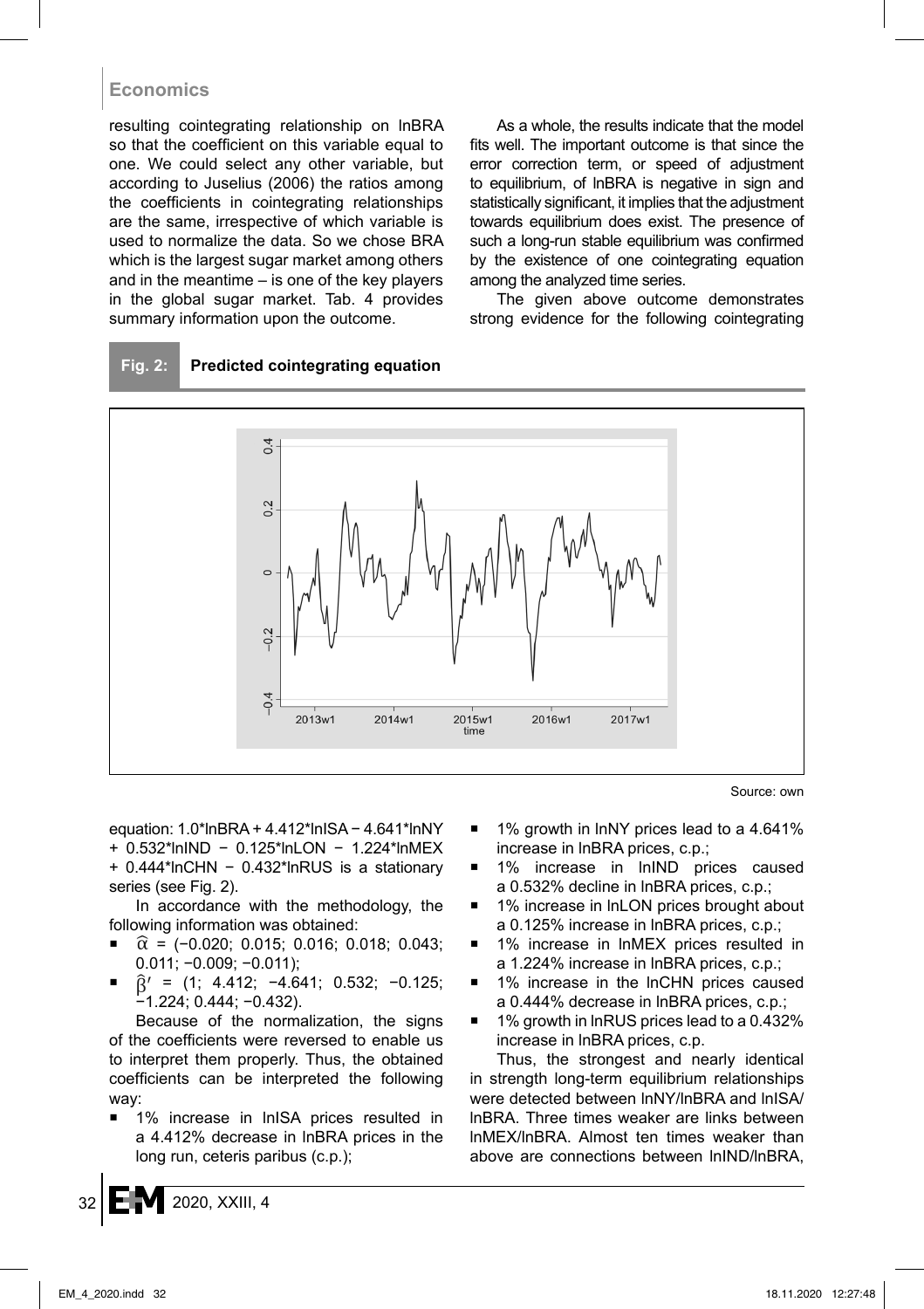lnCHN/lnBRA and lnRUS/lnBRA. The weakest long-term linkage is found to be between lnLON and lnBRA, however this cointegrating coefficient is not statistically significant.

It is worth noting that the error correction terms (ECT) of all the variables are comparably the same in value (except for ECT of lnMEX, which is several times higher comparing to the rest), meaning identical speeds of adjustment to an equilibrium level of all the prices or almost equal response to their last period's equilibrium error. Nevertheless, just two of them have appeared to be statistically significant – ECT of MEX and BRA.

Taking into account these results we can assert, that there is little, if no, advantage of risk diversification or investment portfolio diversification in terms of choosing one sugar market over another both in the short and long-run. The matter is that the speeds of prices adjustment towards equilibrium in all the analyzed markets are relatively even, being at the same time very small in value (only 0.9% to 4.3% of a disequilibrium is adjusted depending on a concrete market during the next period, i.e. one week). The values of long-term equilibrium coefficients are also relatively low (ranging between 0.4% and 4.6%) that points to the fact of a very close association among the analyzed markets.

#### **2.3 Post-estimation Analysis**

Validity of the model has to be proved by a number of tests applied on residuals. Thus, it is important to conduct a post-estimation analysis to be sure that all necessary assumptions (i.e. normality, no serial correlation, stability) are fulfilled. In order to test serial correlation in residuals' series we applied Lagrange multiplier test. The obtained results proved (see Tab. 5)

**Tab. 5: Lagrange multiplier test for autocorrelation in the residuals of VECM**

| Lag | Chi <sub>2</sub> | Df | Prob > chi2 |
|-----|------------------|----|-------------|
|     | 68.7935          | 64 | 0.31841     |
|     | 82.9665          | 64 | 0.05566     |
|     | 54.2951          | 64 | 0.80114     |
|     | 80.4810          | 64 | 0.07994     |

Source: own

Note:  $H<sub>0</sub>$ : no autocorrelation at lag order.

the fact of no serial correlation, since we failed to reject the null hypothesis asserting that there is no serial correlation at each lag order up to 4.

The normality of disturbances was checked with the use of the Jaque-Bera test. The output is provided in Tab. 6.

Judging by low p-values of the Jarque-Bera statistics we forced to reject  $H_0$  of normality in corresponding equations except for some of them on conventional 0.05% or 0.01% significance levels.

Indeed, since the analyzed time series represent prices it implies that almost certainly these data come from a process with 'heavy tails' and therefore the residuals are not normal. It may occur due to rapid change in economic situation all over the world, meaning that we virtually unable to achieve normal distribution. At the same time, according to the theory, if Jarkue-Bera test fails, it may be an indicator of insufficient number of lags chosen for the model which is not relevant for our model. In general, as regards the failed Jarque-Bera test and especially in case of close to small data samples, it should be noticed that this is a quite common phenomenon which will not crucially distort the results (Sukati, 2013). The non-normal distribution is problem if we want to apply t-tests, to calculate the confidence intervals or to make predictions. However, forecasting falls outside the scope of this paper.

If multivariate VECM was specified correctly and the number of cointegrating equations was correctly identified, it is expected that cointegrating equation is supposed to be stationary. The STATA command *vecstable* provides indicators of whether the number of cointegrating equations is misspecified or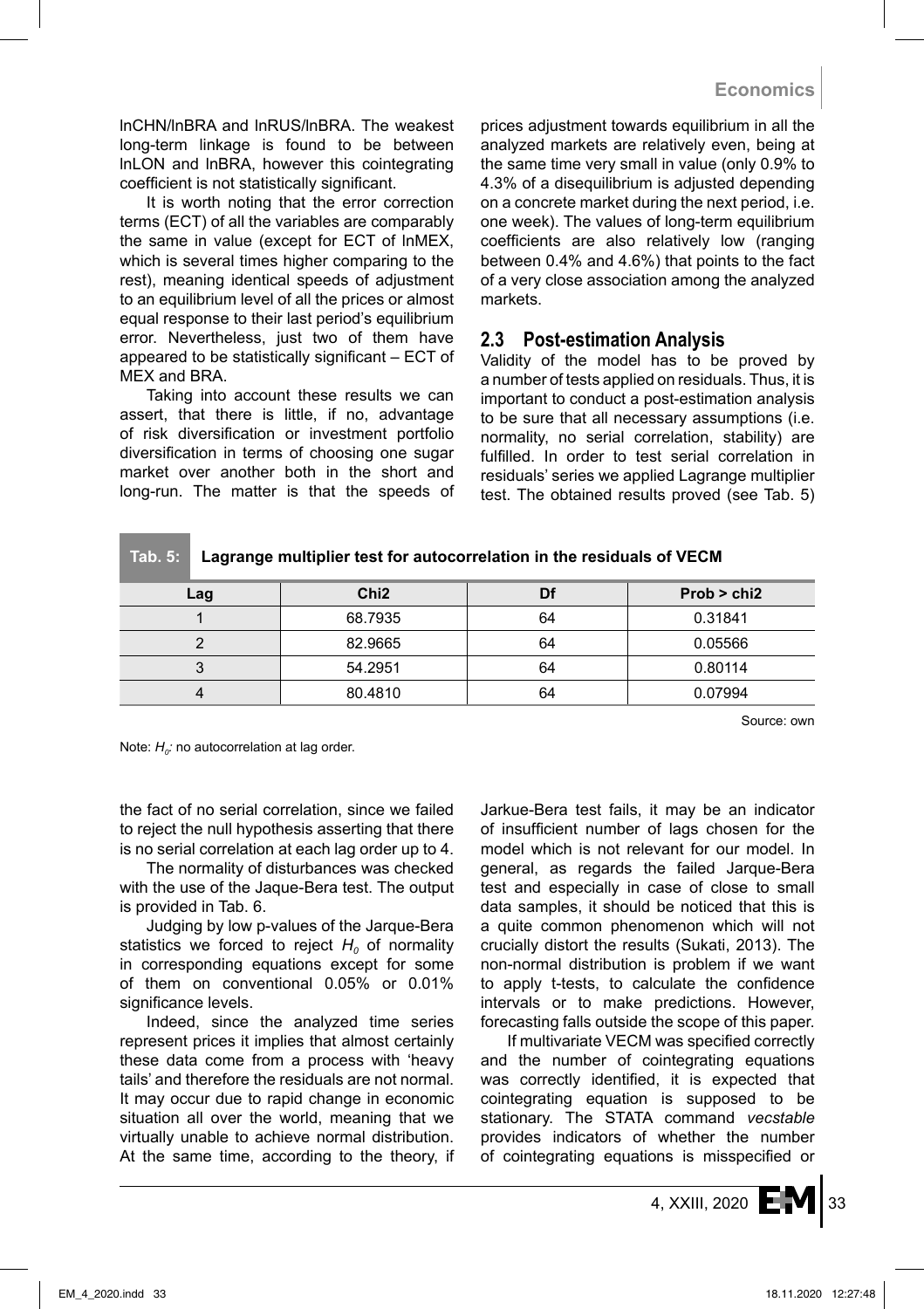|                 |                  | Jarque-Bera test     |                |             |
|-----------------|------------------|----------------------|----------------|-------------|
| <b>Equation</b> | Chi <sub>2</sub> |                      | Df             | Prob > chi2 |
| D_InBRA         | 53.416           |                      | $\overline{c}$ | 0.00000     |
| D InISA         |                  | 3.237                | $\overline{c}$ | 0.19824     |
| D InNY          |                  | 769.764              | $\overline{c}$ | 0.00000     |
| D InIND         |                  | 7.034                | $\overline{2}$ | 0.02968     |
| D InLON         |                  | 16.096               | $\overline{c}$ | 0.00032     |
| D InMEX         |                  | 254.827              | $\overline{c}$ | 0.00000     |
| D_InCHN         |                  | 98.959               | $\overline{2}$ | 0.00000     |
| D InRus         |                  | 51.518               | $\overline{2}$ | 0.00000     |
| <b>ALL</b>      | 1,254.849        |                      | 16             | 0.00000     |
|                 |                  | <b>Skewness test</b> |                |             |
| Equation        | <b>Skewness</b>  | Chi <sub>2</sub>     | Df             | Prob > chi2 |
| D InBRA         | $-0.02429$       | 0.024                | $\mathbf{1}$   | 0.87667     |
| D InISA         | 0.26332          | 2.831                | 1              | 0.09244     |
| D InNY          | 0.81759          | 27.295               | 1              | 0.00000     |
| D InIND         | 0.39601          | 6.404                | $\mathbf{1}$   | 0.01139     |
| D InLON         | 0.12945          | 0.684                | 1              | 0.40812     |
| D InMEX         | 0.95588          | 37.309               | $\mathbf{1}$   | 0.00000     |
| D InCHN         | 0.52744          | 11.359               | $\mathbf{1}$   | 0.00075     |
| D InRus         | $-0.000088$      | 0.000                | $\mathbf{1}$   | 0.99553     |
| <b>ALL</b>      |                  | 85.907               | 8              | 0.00000     |
|                 |                  | <b>Kurtosis test</b> |                |             |
| <b>Equation</b> | <b>Kurtosis</b>  | Chi <sub>2</sub>     | Df             | Prob > chi2 |
| D_InBRA         | 5.287            | 53.391               | $\mathbf{1}$   | 0.00000     |
| D InISA         | 3.1992           | 0.405                | 1              | 0.52439     |
| D_InNY          | 11.528           | 742.469              | $\mathbf{1}$   | 0.00000     |
| D_InIND         | 3.2486           | 0.631                | $\mathbf{1}$   | 0.42706     |
| D_InLON         | 4.2287           | 15.411               | 1              | 0.00009     |
| D InMEX         | 7.616            | 217.517              | 1              | 0.00000     |
| D_InCHN         | 5.9294           | 87.599               | $\mathbf{1}$   | 0.00000     |
| D_InRus         | 5.2465           | 51.517               | $\mathbf{1}$   | 0.00000     |
| <b>ALL</b>      |                  | 1,168.942            | 8              | 0.00000     |

# **Tab. 6: Normality test for distribution of the error terms**

Source: own

Note:  $H<sub>0</sub>$ : the disturbances in the VECM are normally distributed.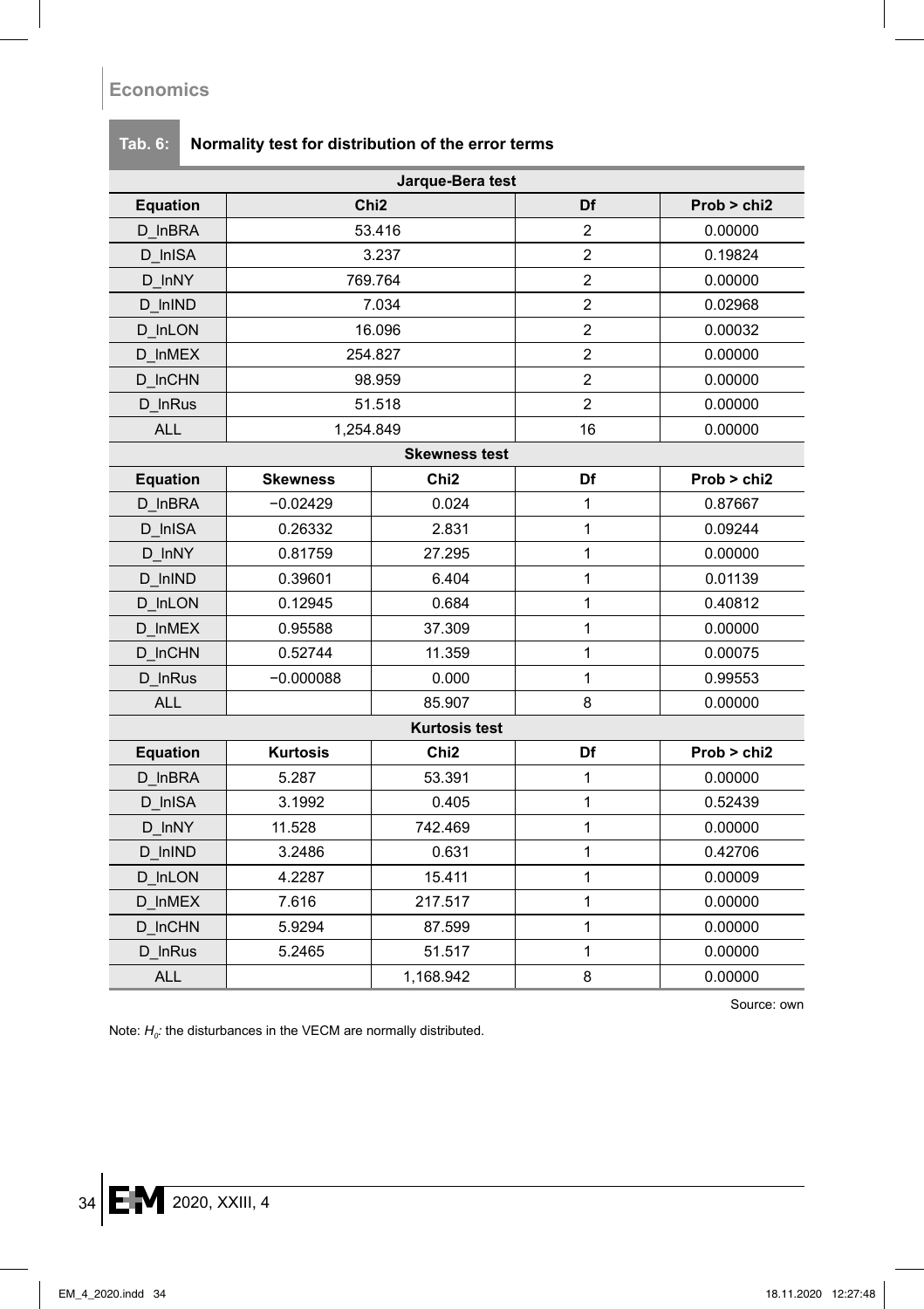#### **Tab. 7: Stability of multivariate VECM**

| Eigenvalue stability condition |                |           |  |
|--------------------------------|----------------|-----------|--|
| Eigenvalue                     | <b>Modulus</b> |           |  |
|                                |                |           |  |
|                                |                | 1         |  |
|                                |                |           |  |
|                                |                |           |  |
|                                |                | 1         |  |
|                                |                | 1         |  |
|                                |                | 1         |  |
| 0.7694022                      | +0.1466814i    | 0.783259  |  |
| 0.7694022                      | +0.1466814i    | 0.783259  |  |
| 0.660271                       |                | 0.660271  |  |
| 0.3450779                      |                | 0.345078  |  |
| 0.1664901                      | +0.2241246i    | 0.279197  |  |
| 0.1664901                      | $-0.2241246i$  | 0.279197  |  |
| 0.1544746                      | +0.03904945i   | 0.159334  |  |
| 0.1544746                      | $-0.03904945i$ | 0.159334  |  |
| 0.07236695                     |                | 0.0723747 |  |

Source: own

Note: The VECM specification imposes 7 unit moduli.



#### **Fig. 3: Roots of the companion matrix**



Source: own

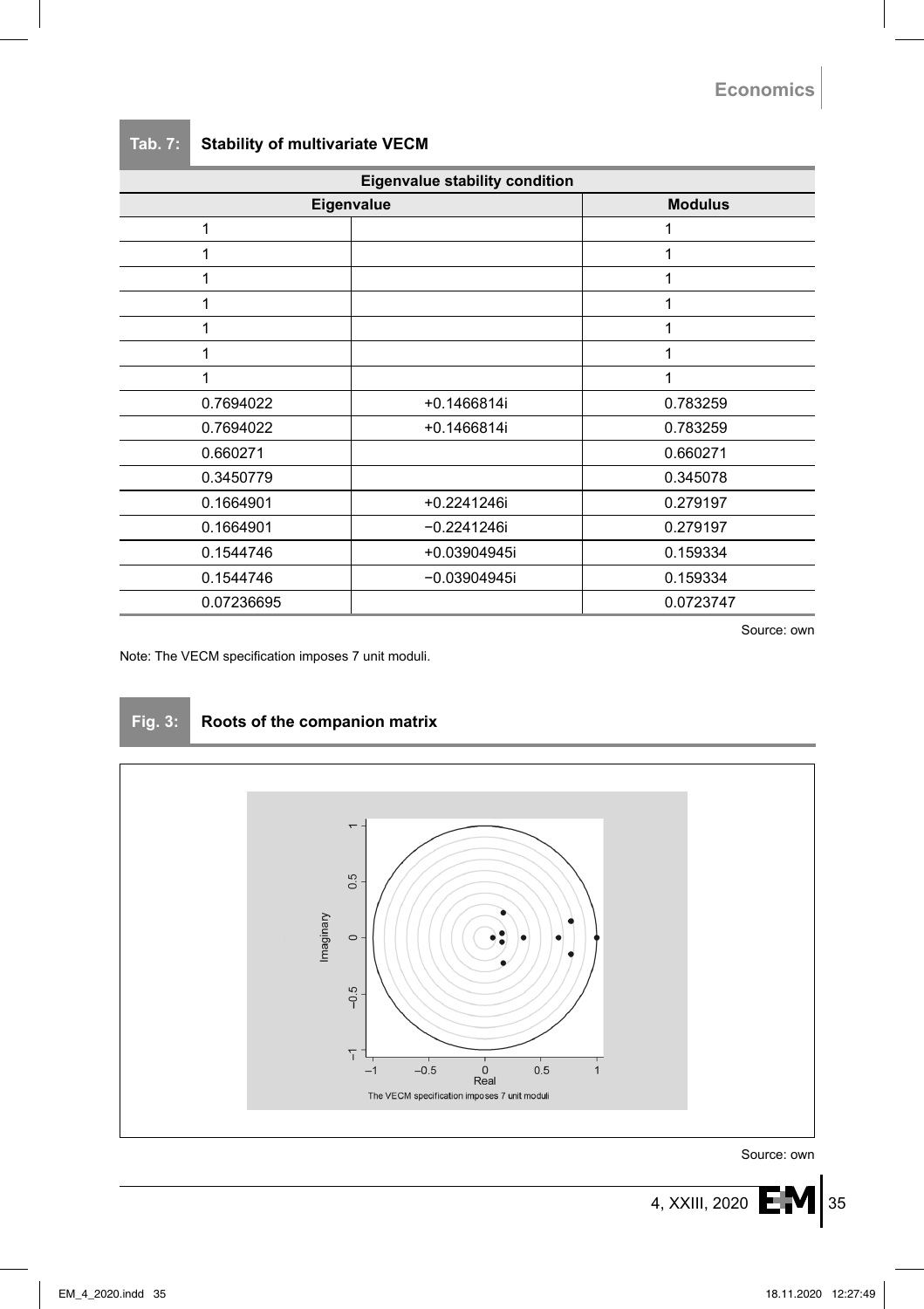whether the cointegrating equations, which are assumed to be stationary, are not stationary. It uses the estimates of coefficients from the previously fitted VECM to back out estimates of the coefficients of the corresponding VAR and then compute the eigenvalues of the companion matrix (StataCorp, 2013). In Tab. 7 and Fig. 3 stability of multivariate VECM and roots of the companion matrix are given.

The availability of the integrated variables (and unit moduli) in the VECM representation implies that shocks may be permanent as well as transitory. Tab. 7 and Fig. 3 (showing the eigenvalues of the companion matrix and their associated moduli) proofs that seven of the roots equal to 1, as it should be since  $8 - 1 = 7$ . As it can be seen in the table footer – the specified VECM imposes exactly 7 unit modulus on the companion matrix. If any of the remaining moduli is too close to one it means that either the cointegrating equation is not stationary or there is another common trend and the rank that was specified in VECM is too high (StataCorp, 2013). In our case the remaining moduli are fairly far from one, implying correct VECM rank of the multivariate model along with overall stability of VECM estimates. Thereby, it may be inferred that the multivariate VECM is appropriate one to be used since it has high stability.

## **3. Conclusions**

All in all, sugar markets, being one of the most rapidly developing markets are, without any doubt, worth to be studied because of several reasons. Among these reasons may be listed the following ones: significant price differences in individual world regions, notable price fluctuations, continuous changes in consumption patterns, fast growth of supply and stocks, which is a result of ever-increasing speculative trade activities, strong influence of protectionists measures etc. National and regional policies, applied in relation to food market, play one of the most important roles. Food market, including sugar market, can be characterized, as it was already mentioned, by significant price differences among individual countries (and even among markets within a single country) and by a various sets of protecting/supporting instruments that are applied in different countries uneven. The underlying reason of governments' interventions is ensuring of food security, food safety and stability of market. These interventions usually result in a limitation or distortion of price transmission among markets in contrast to a free market mechanisms. In other words, fragmentation in development of sugar markets bears corresponding problems connected with a distortion in price determination and its inadequate transmission. In this light the very possibility to talk about the existence of a 'single' global sugar market has become questionable, since it is, in fact, represented by several regional markets that are more or less interconnected through particular bilateral or multilateral agreements. Nevertheless, the very degree of such interconnections among regional markets is not evident and, thus, worth to be studied.

All these circumstances aroused our interest to investigate the extent of interconnection among sugar markets in various parts of the world (represented by eight major sugar price makers – sugar exchange stocks/markets and International Sugar alliance) and predetermined the goal of this paper – to analyze the presence of a long-term equilibrium among them (i.e. the hypothesis of a 'single global sugar market'). The very fact of the existence of such a longterm equilibrium bears important implications not just to producers and buyers of sugar, but to international investors as well both in the light of risk governance and maximizing profitability. The conducted analysis has revealed the presence of mutual interaction among the selected sugar markets/commodity stock exchanges in individual regions and did confirmed the long-term equilibrium among them. It means that despite an obvious diversity in price level and their fluctuations in different world regions, the very hypothesis of a 'single global sugar market' has been confirmed – the selected for the analysis regional sugar markets do act together as a single organism. Eventually, the determining of the extent to which the analyzed sugar markets are interconnected have significantly strengthen the understanding of the latest sugar price developmental trends. In addition, the results of this study opened space and mapped out clear objectives and measurable targets for potential research – to reveal what markets can be referred to as leading ones in a sense that namely they primarily serve as a source of price turbulence. In other words, the goal of the potential study could be to identify markets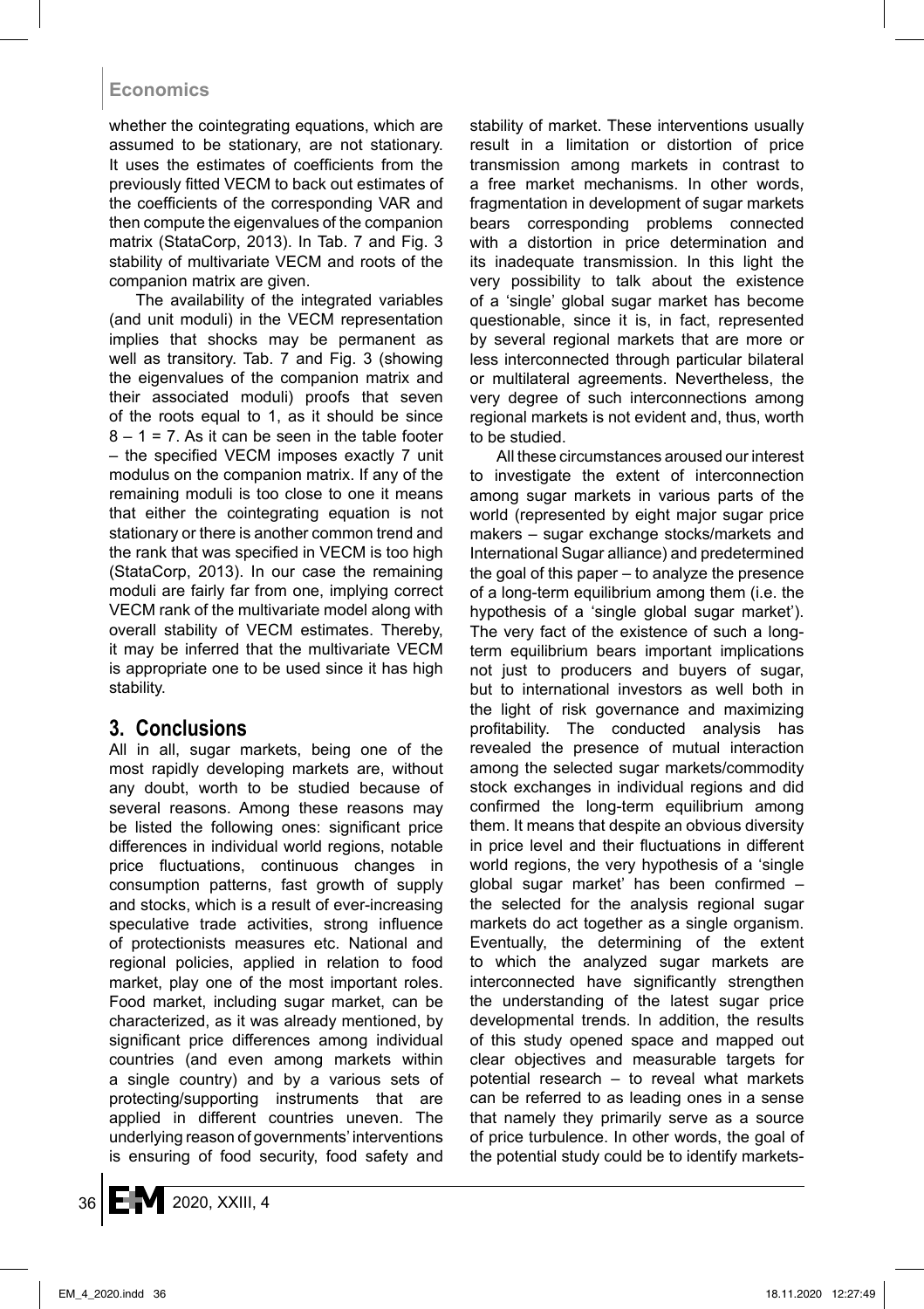drivers of price changes, markets-transmitters and markets-recipients.

#### **References**

Agbenyegah, B. K. (2014). Sugar. *Agricultural Commodities, 4*(2), 71–73.

Alexander, C. (2001). *Market Models: A guide to financial data analysis*. Chichester: John Wiley & Sons.

Baxa, J. (2007). Stock Market Optimism and Cointegration among Stocks: The Case of the Prague Stock Exchange. *Acta Oeconomica Pragensia, 15*(4), 5–16.

Brooks, C. (2014). *Introductory Econometrics for Finance* (3rd ed.). Cambridge: Cambridge University Press.

Čermák, P. (2009). Trh s cukrem ve světě [The global trade of sugar]. *Listy Cukrovarnické a Řepařské, 125*(11), 302–305. Retrieved from http://www.cukr-listy.cz/on\_line/2009/pdf/302- 305.pdf

da Costa, C. C., Burnquist, H. L., & Guilhoto, J. J. M. (2015). Special safeguard tariff impacts on the brazilian sugar exports. *Journal of International Trade Law and Policy, 14*(2), 70–85. https://doi.org/10.1108/ JITLP-05-2015-0010

Engle, R. F., & Granger, C. W. J. (1987). Cointegration and Error Correction: Representation, Estimation and Testing. *Econometrica, 55*(2), 251–276. https://doi.org/10.2307/1913236

Gevorkyan, A. V. (2018). Exchange market pressure and primary commodity – exporting emerging markets. *Applied Economics, 51*(22), 2390–2412. https://doi.org/10.1080/00036846. 2018.1545077

Ghosh, A., Saidi, R., & Johnson, K. (1999). Who Moves the Asia-Pacific stock markets – US or Japan? Empirical Evidence Based on Theory of Cointegration. *The Financial Review, 34*(1), 159–169. https://doi. org/10.1111/j.1540-6288.1999.tb00450.x

Giot, P. (2003). Market Models: A Guide to Financial Data Analysis. *Journal of Financial Econometrics, 1*(3), 471–473.

Haley, S. (2016). *Projecting world raw sugar prices. Peanuts and sugar: Background, policy and provisions of federal programs* (Economic Research Service Report, pp. 101–182). Washington, DC: United States Department of Agriculture.

Huang, H., & Xiong, T. (2020). Price bubbles and market integration in global sugar futures markets. *Journal of Applied Economics, 23*(1), 1–20. https://doi.org/10.1080/15140326.2019.1 693202

Johansen, S. (1991). Estimation and Hypothesis Testing of Cointegrating Vectors in Gaussian Vector Autoregressive Models. *Econometrica, 59*(6), 1551–1580.

Johansen, S. (1995). *Likelihood-Based Inference in Cointegrated Vector Autoregressive Models*. Oxford: Oxford University Press.

Lázaro, J. M. (2013). La Bolsa De La Habana, El Mercado Mundial De Azúcar Y Las Fluctuaciones De La Economía Cubana, 1910– 1959 [The havana stock exchange, global sugar market and fluctuations of the cuban economy, 1910–1959]. *Revista De Historia Economica – Journal of Iberian and Latin American Economic History, 31*(1), 111–143. https://doi.org/10.1017/ S0212610913000049

Licht, F. O. (2008). Global sugar market snapshot. *International Sugar Journal, 110*(1315), 385–386.

Muhammad, A., Meade, B., Marquardt, D. R., & Mozaffarian, D. (2019). Global patterns in price elasticities of sugar-sweetened beverage intake and potential effectiveness of tax policy: a cross-sectional study of 164 countries by sex, age and global-income decile. *BMJ Open, 8*(9), e026390. https://doi.org/10.1136/ bmjopen-2018-026390

Narayan, P., & Smyth, R. (2005). Cointegration of Stock Markets Between New Zealand, Australia and the G7 Economies: Search for Co-Movement Under Structural Change. *Australian Economic Papers, 44*(3), 231–247. https://doi.org/10.1111/j.1467- 8454.2005.00262.x

Reinbergr, O. (2018). Situace v cukrovarnickém průmyslu po pádu produkčních kvót v EU [Sugar industry after the end of the EU sugar production quotas]. *Listy Cukrovarnické a Řepařské, 134*(5–6), 174–177. Retrieved from http://www.cukr-listy. cz/on\_line/2018/PDF/174-177.pdf

Resende, A. G., & Candido, O. (2015). Dependence analysis of ethanol, sugar, oil, brl/usd exchange rate and BOVESPA: A vine copula approach. *Economia Aplicada, 19*(3), 455–480. https://doi.org/10.1590/1413-8050/ ea130174

Savant, R. (2011). Fundamental analysis of the world sugar market. In F. J. Fabozzi, R. Füss & D. G. Kaiser (Eds.), *The handbook of commodity investing* (pp. 888–906). https://doi. org/10.1002/9781118267004.ch39